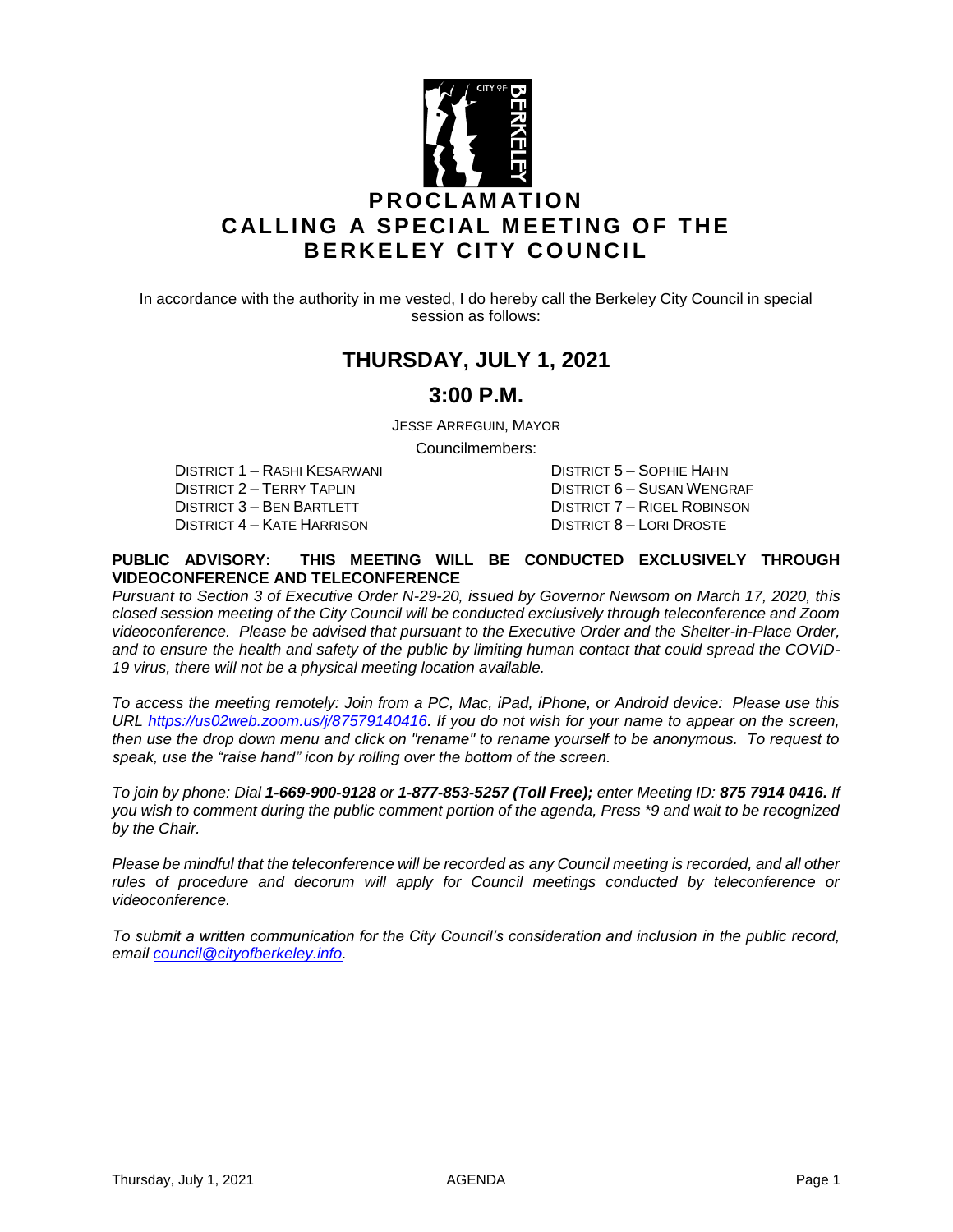## **Preliminary Matters**

**Roll Call**

### **Public Comment - Limited to items on this agenda only**

## **CLOSED SESSION:**

The City Council will convene in closed session to meet concerning the following:

#### **1. CONFERENCE WITH LABOR NEGOTIATORS; GOVERNMENT CODE SECTION 54957.6**

Negotiators: Dee Williams-Ridley, City Manager, Paul Buddenhagen, Deputy City Manager, David White, Deputy City Manager, LaTanya Bellow, Human Resources Director, Dania Torres-Wong, Chief Labor Negotiator, Burke Dunphy, Labor Negotiator, Jon Holtzman, Labor Negotiator, Jen Louis, Interim Chief of Police, Abe Roman, Interim Fire Chief.

Employee Organizations: International Brotherhood of Electrical Workers (IBEW), Local 1245, SEIU 1021 Community Services and Part-time Recreation Activity Leaders, Berkeley Fire Fighters Association Local 1227, Berkeley Police Association, Service Employees International Union, Local 1021 Maintenance and Clerical Chapters, Berkeley Fire Fighters Association, Local 1227 I.A.F.F./Berkeley Chief Fire Officers Association, Public Employees Union Local 1, Unrepresented Employees.

# **OPEN SESSION:**

Public Reports of actions taken pursuant to Government Code section 54957.1.

# **Adjournment**

I hereby request that the City Clerk of the City of Berkeley cause personal notice to be given to each member of the Berkeley City Council on the time and place of said meeting, forthwith.

> IN WITNESS WHEREOF, I have hereunto set my hand and caused the official seal of the City of Berkeley to be affixed on this 28th day of June, 2021.

Lesse Arregin

Jesse Arreguin, Mayor

Public Notice – this Proclamation serves as the official agenda for this meeting**.**

ATTEST:

Mart Sprinning

Mark Numainville, City Clerk